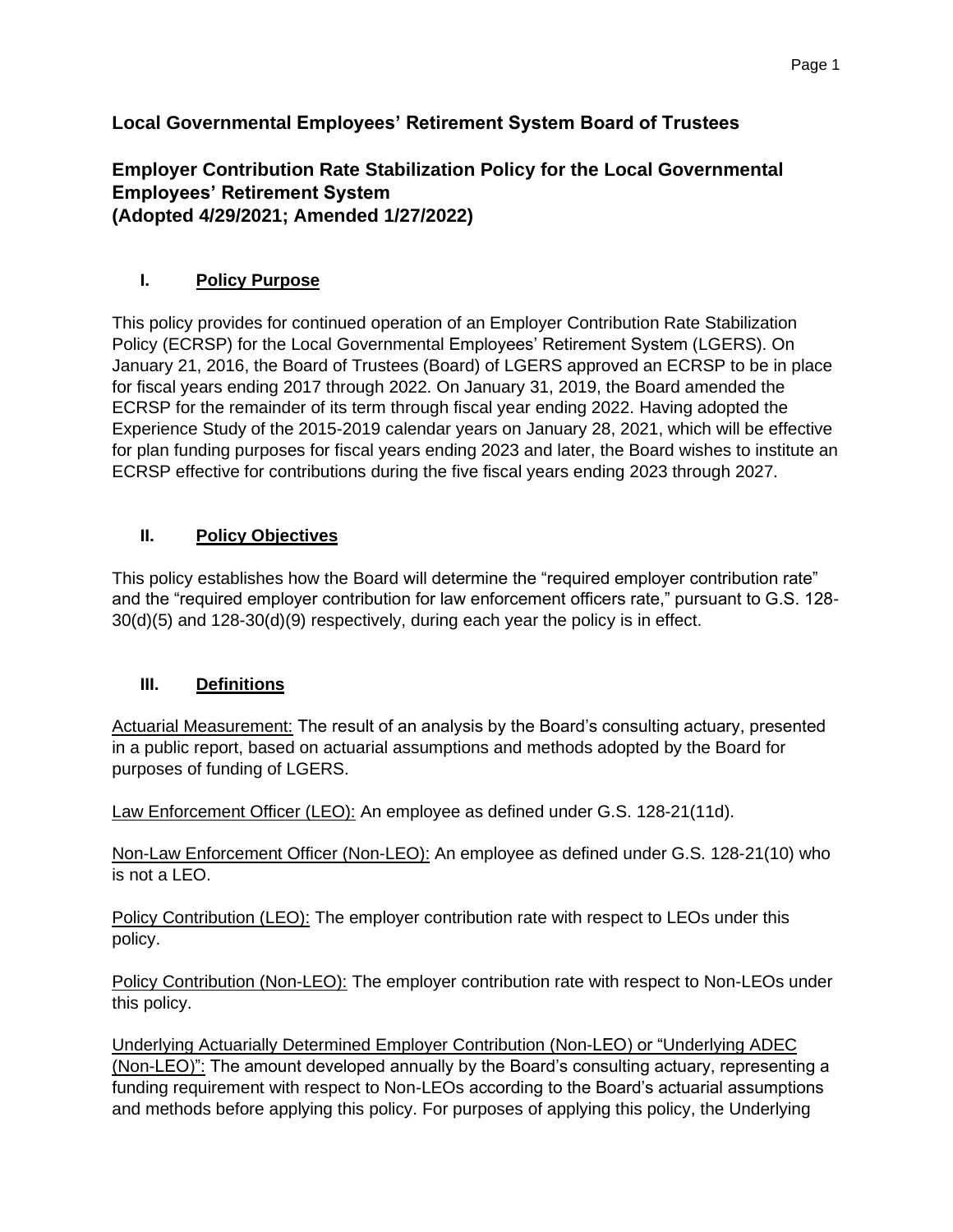Page 2

ADEC should be adjusted to include the effect of any benefit change enacted by the General Assembly that was not incorporated in the consulting actuary's annual valuation report. This adjustment should be equal to the Actuarial Measurement of the effect of the benefit change on the Underlying ADEC.

### **IV. Determining the Policy Contribution (Non-LEO)**

For the fiscal year ending 2022, which is the last scheduled year of the ECRSP amended as of January 31, 2019, the employer contribution rate with respect to Non-LEOs will be 11.35% of retirement-eligible compensation, prior to any adjustment in the event of a benefit improvement taking effect during fiscal year ending 2022.

#### A. Rate for Fiscal Years Ending 2023-2024 Prior to Discretionary Adjustment

For each of the two fiscal years ending 2023-2024, the Policy Contribution (Non-LEO) will be equal to the sum of items (1) through (5) below, subject to any adjustment under part (C).

(1): The Policy Contribution (Non-LEO) for the previous fiscal year, excluding any portion that provided for an enacted benefit increase over a single year (for example, an amount that funded a one-time "COLA supplement" during the previous year).

(2): An increase equal to 0.75%.

(3): An adjustment (increase or decrease) for the effect of any enacted benefit change taking effect before or during the fiscal year that was not incorporated in the Policy Contribution (Non-LEO) for the previous fiscal year, equal to the Actuarial Measurement of the effect of the enacted benefit change on the Underlying ADEC (Non-LEO) for the fiscal year. Notwithstanding this provision, in the case of a one-time supplement authorized by the Board under G.S. 128-27(k1) for the fiscal year ending in 2023 in the amount of 2% of each payee's annual pension, the adjustment under this item (3) will be zero.

(4): An adjustment (increase or decrease) for the effect of any changes in actuarial assumptions or methods adopted by the Board that were not incorporated in the Policy Contribution (Non-LEO) for the previous fiscal year, equal to the Actuarial Measurement of the effect on the Underlying ADEC for the fiscal year.

(5): If the Underlying ADEC (Non-LEO) for the fiscal year exceeds the sum of (1) through (4) by more than 1.00% of compensation, an increase equal to 50% multiplied by the difference [Underlying ADEC (Non-LEO) less the sum of items (1) through (4)], rounded to the nearest 0.01% of compensation. If the Underlying ADEC (Non-LEO) does not exceed the sum of (1) through (4) by more than 1.00% of compensation, then this item (5) is equal to 0.00%.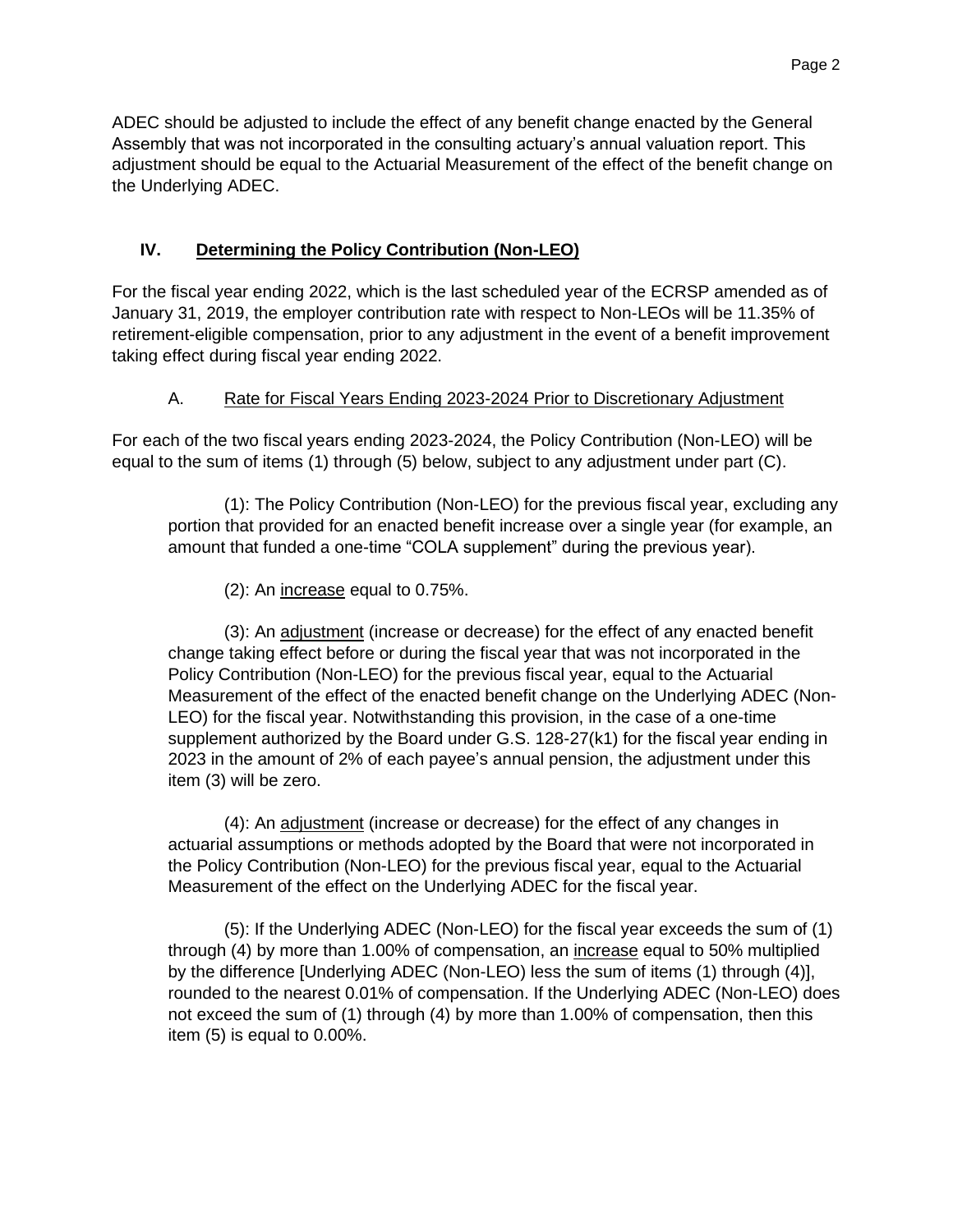### B. Rate for Fiscal Years Ending 2025-2027 Prior to Discretionary Adjustment

For each of the three fiscal years ending 2025-2027, the Policy Contribution (Non-LEO) will be equal to the sum of items (1) through (6), subject to any adjustment under part (C). Items (1) through (5) are the same as defined above under part (A), and item (6) is as follows:

(6): If the sum of (1) through (4) exceeds the Underlying ADEC (Non-LEO) for the fiscal year by more than 1.00% of compensation, a decrease equal to 50% multiplied by the difference [the sum of items (1) through (4), less the Underlying ADEC (Non-LEO)], rounded to the nearest 0.01% of compensation. The decrease under this item (6) is limited to be no larger than 1.50% of compensation. If the sum of (1) through (4) does not exceed the Underlying ADEC (Non-LEO) by more than 1.00% of compensation, then this item (6) is equal to 0.00%.

## C. Discretionary Adjustment

If the consulting actuary's projections provided publicly to the Board indicate that the Policy Contribution (Non-LEO) for the year following the immediately upcoming year ("second-following year") will result in an increase to the Policy Contribution (Non-LEO) for the second-following year under item (5) of the formula if the Board's actuarial assumptions and methods are met, then the Board may, in its discretion, increase the Policy Contribution (Non-LEO) for the immediately upcoming year in order to reduce or eliminate the anticipated increase in the second-following year. Any such discretionary increase should be no greater than the anticipated increase under item (5) of the formula for the second-following year, according to the consulting actuary's projections.

For example, suppose that the Policy Contribution (Non-LEO) for fiscal year ending 2025 is 13.75%. Suppose further that in January 2025, the consulting actuary's projections provided to the Board indicate a Policy Contribution (Non-LEO) of 14.50% for fiscal year ending 2026, and a likely Policy Contribution (Non-LEO) of 17.00% for fiscal year ending 2027 due to an anticipated increase under item (5) of the formula resulting from actuarial losses through calendar year 2024. In January 2025, the Board may, in its discretion, elect to increase the Policy Contribution (Non-LEO) for fiscal year ending 2026, from 14.50% to a rate such as 15.00%, to reduce the magnitude of the increment between the fiscal years ending 2026 and 2027. The increase should be no greater than the anticipated effect of item (5) of the formula on the rate for fiscal year ending 2027, according to the consulting actuary's projections.

# D. Overall Limitation and Required Employer Contribution Rate

The Policy Contribution (Non-LEO) will be no less than the rate of compensation contributed by employees. The Policy Contribution (Non-LEO) will be deemed by the Board to be the annual actuarially determined employer contribution (funding ADEC) with respect to Non-LEOs, and to be the "required employer contribution rate" for LGERS, pursuant to G.S. 128-30(d)(5) as in effect at the date of adoption of this policy.